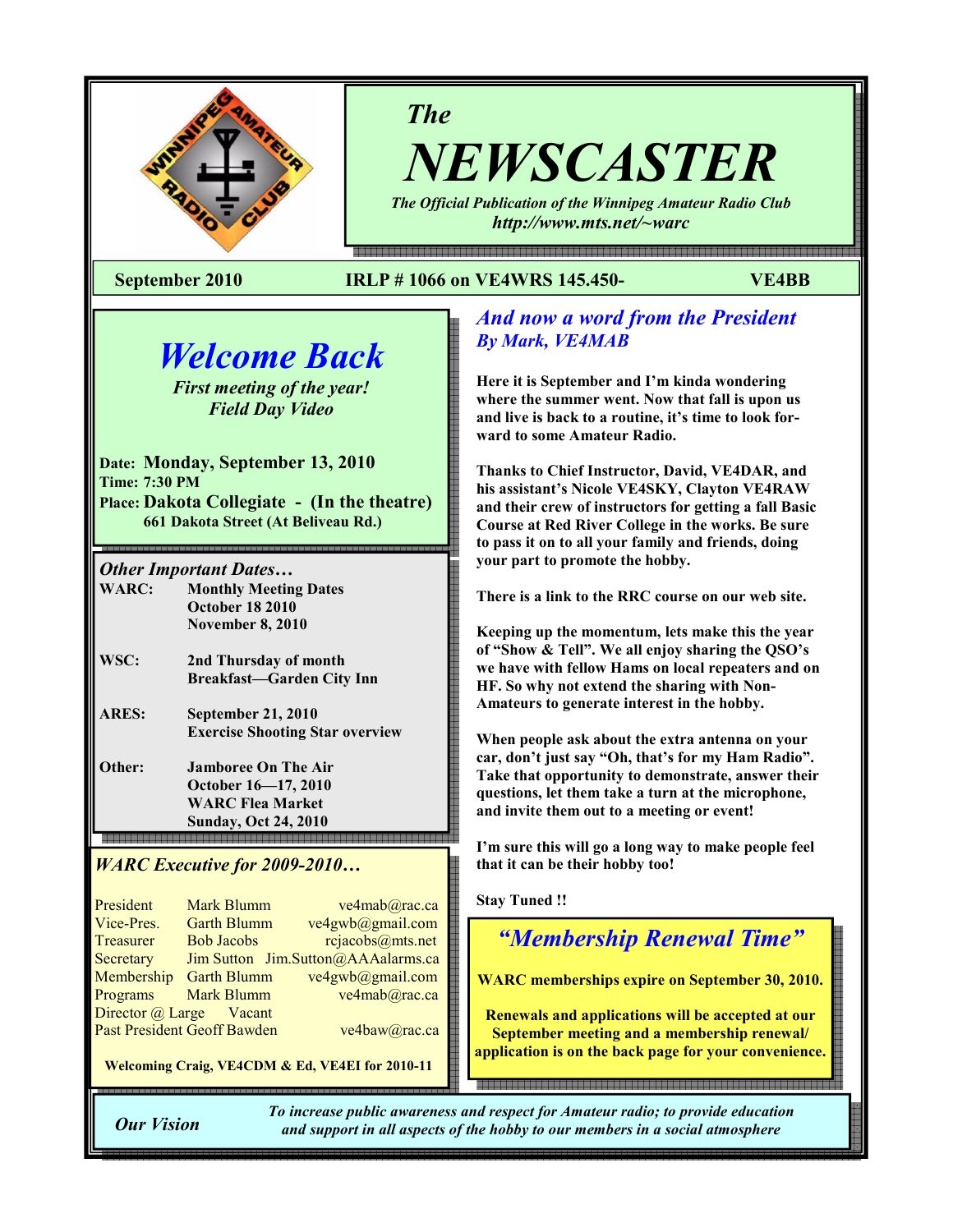## WARC Meeting Minutes, June 8, 2009 Taken by Jim, VE4SIG

#### Introductions –

2

A guest joined us – Kevin VE4AHN – greeted with a warm round of applause which got even warmer when he asked for a membership application. Approval of Minutes of Last Meeting – moved by VE4GWN seconded by VE4HK

## Secretary' Report –

the facility has been booked with Louis Riel School Division for next year and our RAC affiliation Form has been filled out and just needs to be mailed.

#### Treasurers Report -

After expenses we have \$9015.81 on 30 May (we are in good shape)

## Membership Report –

Ending the year with 105 members counting VE4AHN.

#### ARES –

2

VE4MBQ reports Two volunteer operators for the Manitoba Marathon SUN 20 JUNE are still needed. One person living in Fort Garry/River Heights (backup for stations south of the Assiniboine) and one per-



**Amateur Radio Service Centre Industry Canada** 

P.O. Box 9654, Postal Station T Ottawa, Ontario, K1G6K9 Telephone: (613) 780-3333 Toll free: (888) 780-3333 Fax: (613) 998-5919 E-mail: spectrum.amateur@ic.gc.ca http://strategis.ic.gc.ca/epic/internet/insmt-gst.nsf/en /h sf01709e.html

> **IRLP Node 1066** 145.450 MHz-600 KHz (VE4WRS)

Comments or if you just want to reach us : Winnipeg Amateur Radio Club **C/O VE4WSC** 598 St., Mary's Road Winnipeg, MB R2M 3L5

うくのかくのかくりつ

son living in St Boniface/St Vital (back-up for stations east of the Red). On the air approx 0600-0800h, if not tasked by 0800h then all done. If tasked by hospitality Net Control, back-up operator south of the Assiniboine River should be done by 1000h, east of the Red operator might be busy until 1300.

The 2010 Manitoba Marathon requires at least 83 volunteer Amateur Radio operators.

Amateur Radio Briefing will be TUE 15 JUN 1930h Norwood Community Centre 87 Walmer (near Lyndale Dive). If you have volunteered for the Marathon but can't make the briefing please ensure that someone attends in your place to get your stuff – several operators unable to attend the briefing made alternate arrangements last week.

Medical Team briefing is SAT 19 JUNE 1000h at Goldeyes Baseball Park (VE4s BN, HK, BOY, DAE, RST, CDM, CZK, EH, XT, RAI, LDI, ACX, ESX, JNF, NCH, MAQ, EAR, TG, TN, WTF, MAB, SE, XYL, EWN, GWB, DWG, MBQ).

It is assumed that all Amateur Radio volunteers have at least a 2m HT & spare battery packs – no one advised me that "loaner" HTs were required.

Power Cables – two additional MED units were added by organizers over the weekend. There will be one Amateur in each of those vehicles. Amateurs assigned have 2m mobiles & mag-mount antennas but do not have mobile power cables with heavy-duty "cigarettelighter" type plugs. Can anyone assist with loan of a 2m mobile Power Cable?

## Education –

The last lecture is to be this week

## $DX -$

VE4VX reports bands are open every morning until about 0900 then from 2000-2400 hrs. He has worked Labrador and Argentina recently.

## RAC-

Graced by the presence of the president himself VE4BAW briefed us on what RAC is and why everyone should be a member – for those asking "what have you done for me lately" he pointed out

-Spectrum Defense

- the recent Antenna Bylaw
- the exception written into changes in the High
- way Traffic Act
- -TCA Magazine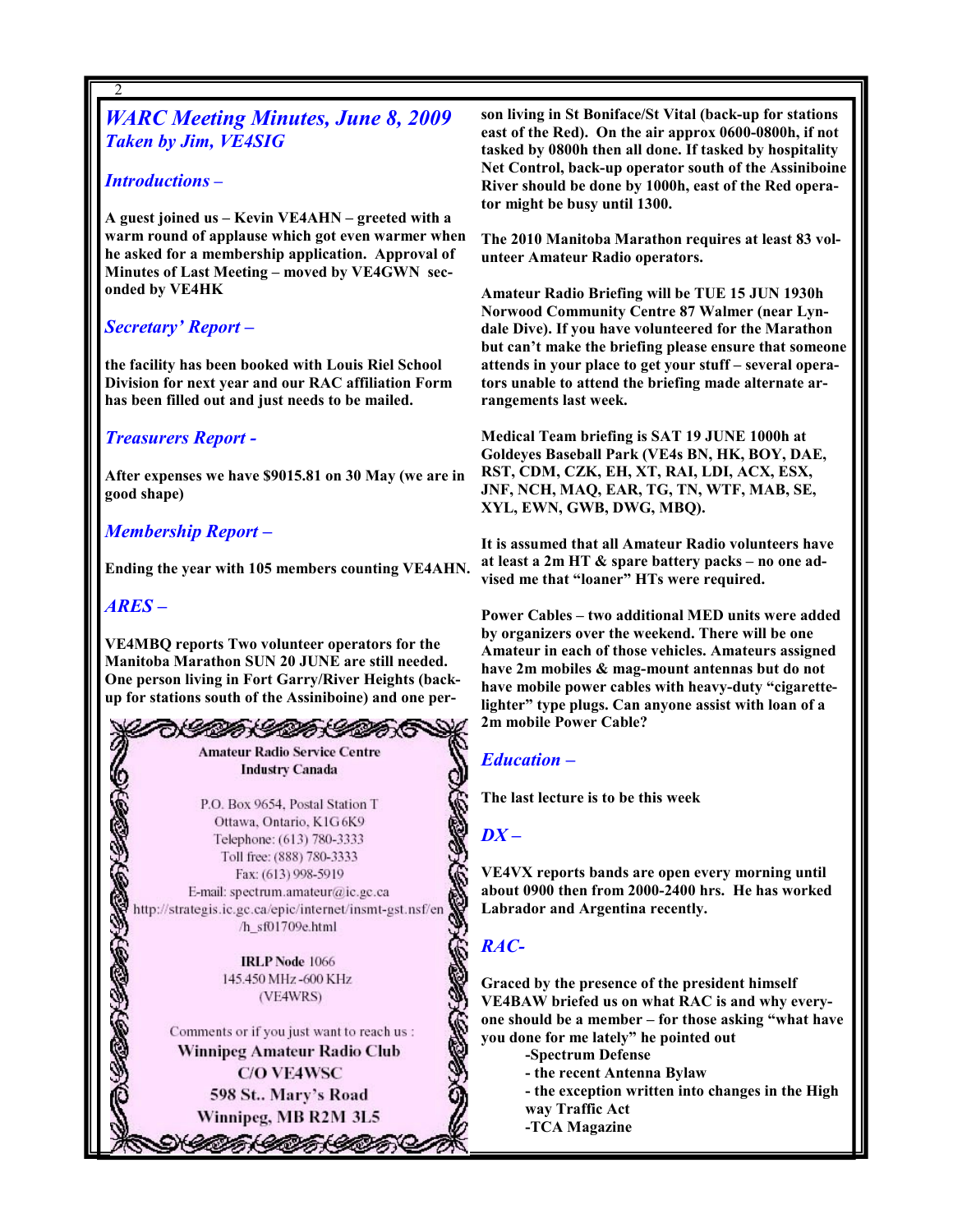#### 3 Field Day –

VE4BDF was not present but VE4VZ advised a work party will be needed Saturday morning at the Seniors Club to load tables & chairs and also at Storageville to load the rest of the items. VE4SIG will be going to Birds Hill Park early Friday afternoon to register and sign the site.

## Upcoming Events

9-11 July International Peace Garden Hamfest http://www.mts.net/~holderr/ihf.htm

13-14 Aug – MARMFest http://marminc.ca/ marmfests.html

Aug Long Weekend - Camp 807 – Warroad Mn

#### New Business

#### Storage Locker –

VE4HK reported he had a letter from Murray allowing us access to the Prairie Mobile and we had received an anonymous donation to cover the cost of the container we wished to purchase in partnership with MRS.

#### D-Star –

VE4DWG brought us up-to-date on the progress of the D-Star project-repeater is being installed on Woodsworth Building and despite heavy discounts from the vendors and various levels of government the D-Star project is short some funds for the odds and ends necessary to complete the installation. He asked the club for a donation of \$750.

Sue (VE4SYM) asked who was going to be responsible for ongoing maintenance once the warranty period was up and the discussion that followed was of the opinion that devices like this tend to be very reliable.

It was moved by VE4DAR that the club donate \$750 to the D-Star project and seconded by VE4GKS. The motion was passed unanimously.



## Good & Welfare –

VE4JNF reported that 10 hams supported the Fishing For The Cure event with 80 kids and a great time was had by all.

#### Elections –

As the existing executive had all decided to stand and two other members had allowed their name to stand for election (VE4EIH Ed Horton & VE4CDM – Craig Martin) all were elected by acclamation!



Past President Geoff VE4BAW; President, Mark VE4MAB; Incoming ,Craig VE4CDM; Treasurer, Bob VE4RCJ; Vice President, Garth VE4GWB; Secretary, Jim VE4SIG; Returning, Ed VE4EI

| <b>RAC/ARES</b>                                                           |            |                 |  |  |  |  |
|---------------------------------------------------------------------------|------------|-----------------|--|--|--|--|
| <b>NATIONAL EMCOMM FREQUENCIES</b><br>SSB<br><b>Tactical</b><br>Frequency |            |                 |  |  |  |  |
| 75M - LSB                                                                 | 3.675 MHz  | Alfa            |  |  |  |  |
| 40 M - LSB                                                                | 7.135 MHz  | Bravo           |  |  |  |  |
| 20 M - USB                                                                | 14.135 MHz | Charlie         |  |  |  |  |
| $17M - USB$                                                               | 18.135 MHz | Delta           |  |  |  |  |
| 15 M - USB                                                                | 21.235 MHz | Echo            |  |  |  |  |
| <b>10 M - USB</b>                                                         | 28.235 MHz | Foxtrot         |  |  |  |  |
| $_{\rm cw}$                                                               | Frequency  | <b>Tactical</b> |  |  |  |  |
| 80 M                                                                      | 3.535 MHz  | Golf            |  |  |  |  |
| 40 M                                                                      | 7.035 MHz  | Hotel           |  |  |  |  |
| 20 M                                                                      | 14.035 MHz | India           |  |  |  |  |
| 17 M                                                                      | 18.075 MHz | Juliette        |  |  |  |  |
| 15 M                                                                      | 21.035 MHz | Kilo            |  |  |  |  |
| 10 M                                                                      | 28.035 MHz | Lima            |  |  |  |  |
| <b>Digital</b>                                                            | Frequency  | <b>Tactical</b> |  |  |  |  |
| <b>80M</b>                                                                | 3.596 MHz  | Mike            |  |  |  |  |
| 40 M                                                                      | 7.096 MHz  | November        |  |  |  |  |
| 40 M                                                                      | 7.096 MHz  | November        |  |  |  |  |
| 20 M                                                                      | 14.096 MHz | Oscar           |  |  |  |  |
| 17 M                                                                      | 18.096 MHz | Papa            |  |  |  |  |
| 15 M                                                                      | 21.096 MHz | Quebec          |  |  |  |  |
| 10 M                                                                      | 28.096 MHz | Romeo           |  |  |  |  |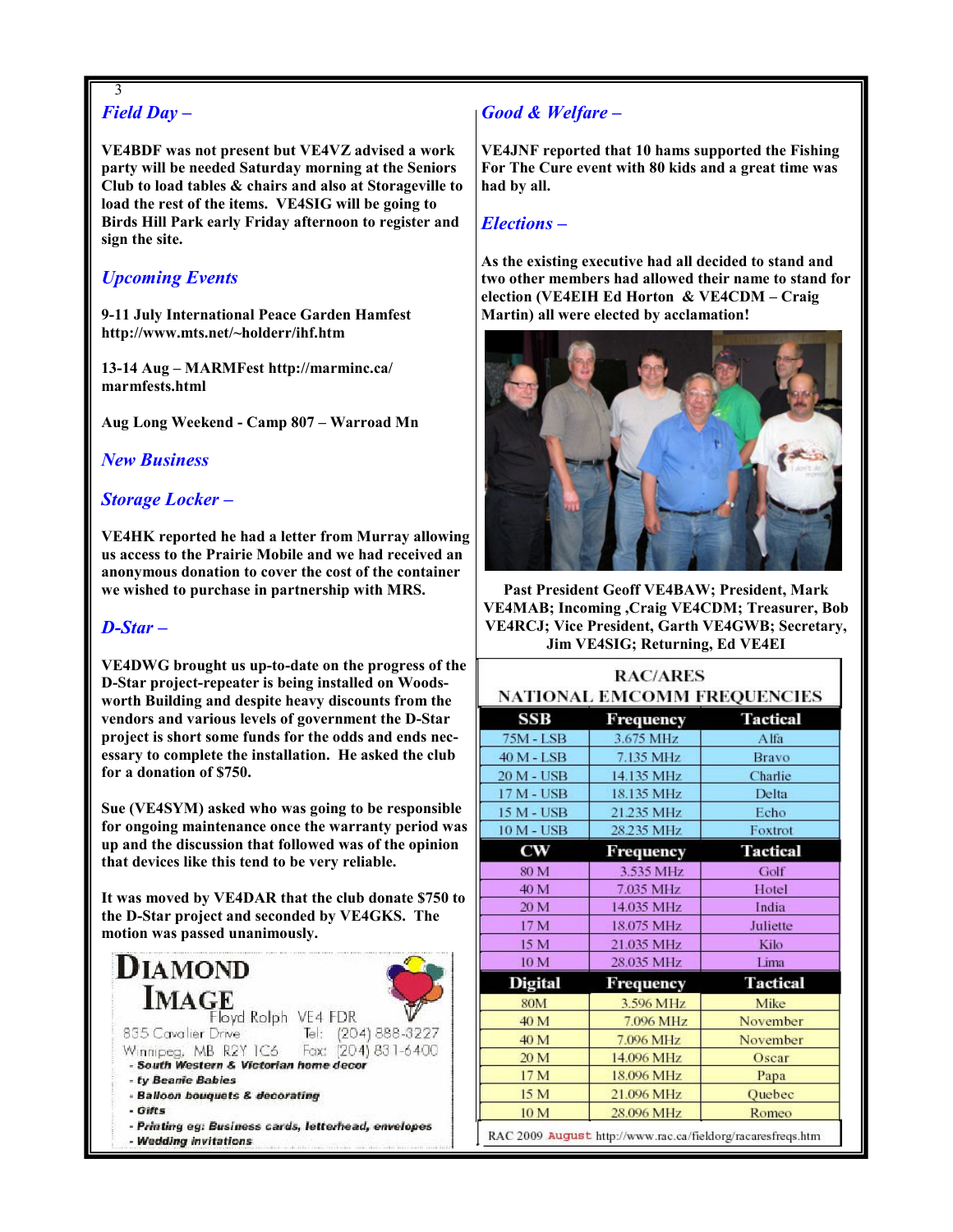#### 4 Good News By David, VE4DAR

Seniors Radio Club: With resignations by Rolf VE4VZ as Acting Vice President and Harry VE4HST as President, WSCRC held an unexpected election to provide an interim executive committee until regular elections in November. Here are the results: Acting President: Adam VE4SN, Acting Vice President: Ed VE4OAK, Acting Secretary: Margaret VE4MAK (in September), Treasurer: Ed VE4YU.

The lease with the City of Winnipeg has been signed for five years. Work is underway to reestablish the antennas on the new roof. Breakfasts at Canad Inn on McPhillips continue on the second Thursday each month at 0900 sharp. Planning has begun for the annual Picnic on August 26 at St. Vital Park's duck pond.

WARC: At the June meeting WARC's Executive Committee for 2010 – 2011 was elected. Geoff VE4BAW will be the Past President. At their first executive meeting these folks will decide who gets which position: Mark VE4MAB, Garth VE4GWB, Jim VE4SIG, Bob VE4RCJ, Ed VE4EIH, and Craig VE4CDM. Mark continues as Editor for WARC's Newscaster.

Field Day: From the very first committee meeting, Field Day organizer Bruce VE4BDF was observed calmly listening, asking, thinking and taking copious notes. And Rolf VE4VZ, a previous organizer, was free with his advice. Notes, notes, notes! I even teased Bruce about actually getting something done. However, on the last complete weekend in June with the generous help of many, it all came together at Birds Hill Park: two operating stations, a public information display, great food, and wonderful fellowship. Sixtytwo attended. Bob VE4RCJ reports 162 contacts made. It should be me who got the teasing because I brought my tent but forgot the poles!



## Field Day—Why We Do This Every Year By Derek, VE4HAY

It just seem inevitable that when Field Day weekend comes around, we have the most inclimate weather possible in the latter half of June. While past years have given us frost or below zero nightly temperatures, the more recent years have been warmer, but severe. Canada's only F5 tornado happened on Field Day weekend 2007 and we were just lucky enough to have the F5 Elie tornado (40 kilometres to the West) blow itself out before it passed over head, only to turn back into a tornado when it hit the Whiteshell Provincial Park some 40 kilometres to the East. But, even without the tornado, we have straight line winds that destroyed our Field Day site. We found tents pressed up against the tree line at the far side of the field. Clothes strewn all over the place and many radios and other gear very wet. The only bright light was the fact that we were left with one fully operating station that was set up in an old construction trailer that the author is slowing converting over to a temporary command port trailer for use by amateur radio groups as and when needed. We were at least able to finish off the Field Day weekend on the air. The 2009 field day, was much the same, with many people wondering why even bother. All radio gear that year got wet as we only operated out of tents.



Now comes Field Day 2010, which started off 5 days earlier with a forecast of 25- 28 degree days with no clouds. Even 24 hour out the forecast was only a minor 30% chance of rain. Saturday morning told a different story, with a 90% chance of a severe thunderstorms. But, still the Amateur Radio Operators were out there. We cheerfully started setting up our 2 stations.

One in the new Winnipeg Amateur Radio Club tent, and the other in the same old construction trailer from 2008. Everything was going just fine. Plenty of volunteers to help set up followed by a great late afternoon lunch pleasantly served by our kitchen crew.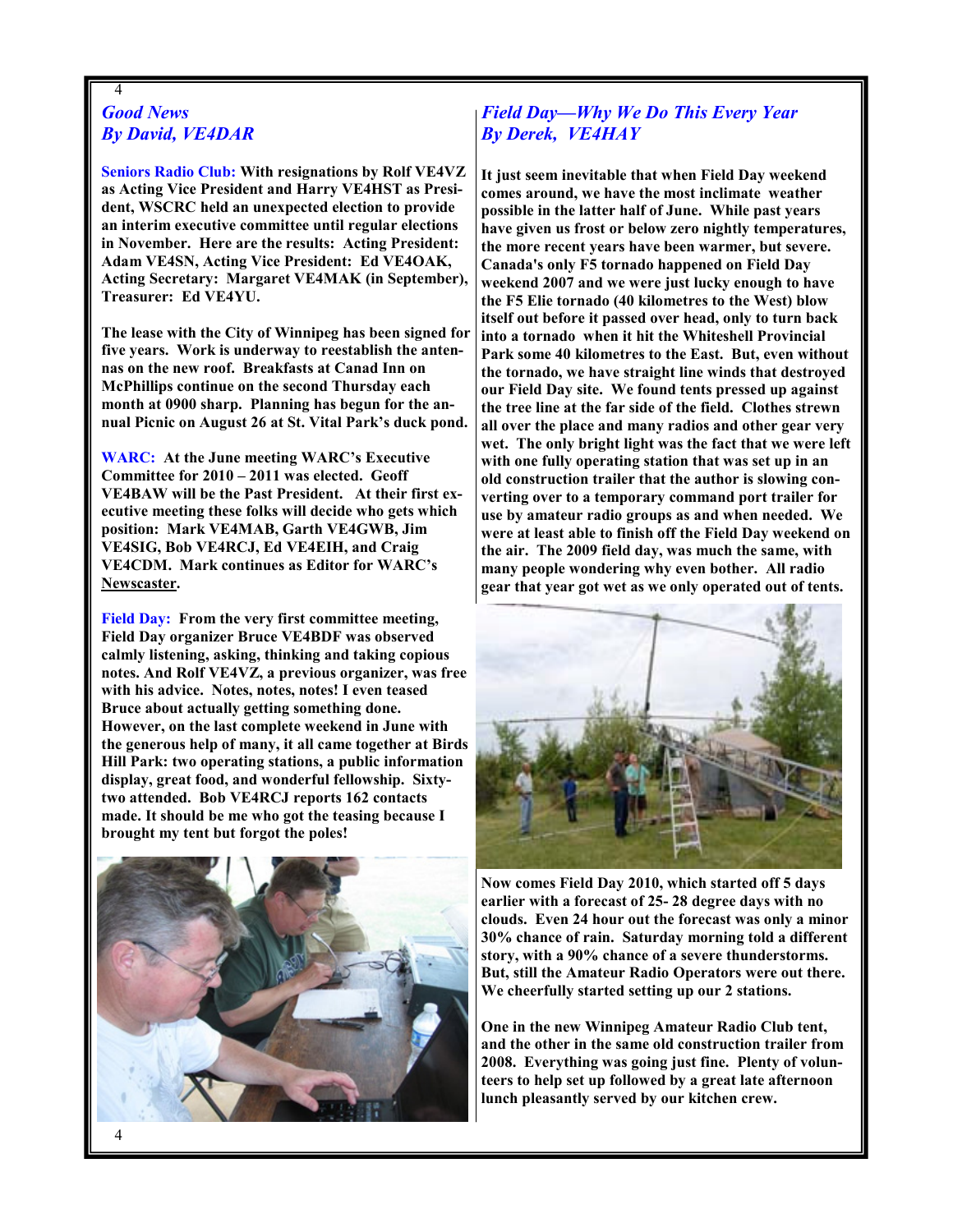#### 5

We had passed our message to the Section manager notifying him that the club was up and running for Field Day. We had a government official from Emergency Measures come out to the site for a tour. Operators were slowly making contacts. New and/or inexperienced hams were placed in operating positions while the experienced operated the logging programs and offered guidance on how to make the calls. We even had one amateur set-up a digital demonstration station in the old WARC tent so as to entice the younger crowd into the hobby.

Yes everything was fine until, early evening, when once again the skies let loose. The generator was shut down, people ran for their cars and many of us crammed ourselves into the old construction tailor. A laptop tethered to a cell phone and connected to our battery backup UPS provided us with a radar picture of what was happening. We waited in the tailor huddled beside each other with drinks in hand until the pounding rains stopped and the radar indicated that the large storm cell had passed by. Upon exit of the trailer, we found the demonstration radio and computer soaked and a tent floor that was holding water, while the tent roof acted more like a coffee filter than something that should be repelling water.



The new club tent was fine, with only dampness on the ground near the entrance. The towers were still up and we were back on the air in a short period of time under a bright a clear sky.

The evening brought out a very calm breeze and what we thought was fog, only to find out it was clouds of carnivorous hungry mosquitoes. The kind that could attack right through the legging of a good heavy pair of jeans. The kind that would hover around the citronella candles and torches as if taunting us. The kind that would only stay away with either the strongest of DEET concentrations or the complete bathing of one's self in the chemical. It's your choice. Then within a few hours an actual fog descended upon us, just as the

sun was setting. At least we think it was setting. The fog and the clouds behind the fog were so thick we could not tell. But darkness was upon us and the many volunteers who were present for the Mid-afternoon lunch were long gone back to the snug beds and temperature controlled homes. Left behind were the few keen operators. The ones who take the shifts in the wee hours of the night. The ones who work up and down the dial, only to find the same stations they have been talking to for the last 20 or 30 passes on the band. The ones who will work that distance Pacific station for 2 hours only because they can't find anyone else to work who they have not previously worked. Yes, the dedicated, the committed and those immune to the effects of DEET.

Truth be told, I was one of these operators once. And I had full intentions of crawling out of by truck at 3:00am to take on a couple of hours of operating time. But the constant high pitched buzzing in my ears during my 3 hour nap, convinced me to wait until the skies lightened up a bit. So as the five o'clock hour approached, out I fell from my truck to find not a soul operating in the main tent and the door to the trailer closed up tight. As I approached the trailer I heard a faint VE4BB, which indicated that yes we were indeed still on the air. Opening the door resulted in a bellowing of smoke from the Coghlan's Mosquito coils and the pot style 48-hour citronella candle. Hidden somewhere in the haze of smoke in the background under a small fluorescent light, the glow of the laptop and the hue of a radio dial, I could see one lone operator.

Yes, Phil VE4QB was able to fight off Mother Nature's best carnivores and was still making contracts. I rushed into the smoke filled enclave, so as to not let any more of the blood thirsty buggers in, sat down beside Phil, gave him a good morning nod and started to log for him. Shortly after which we changed positions and I went up and down the 40 metre band making contacts as more and more stations across North America came back on the air for their morning shifts.

A few more volunteers showed up in the hours before the take down of the station. It's never the same amount of people as who show up to help get us on the air, all with supposed intentions of being there to help out but, are somehow delayed in their arrival and the raising of the towers. However, still having lots of time available in their schedules to stick around for the BBQ Lunch, the eyeball QSO's, and to partake in some of the beverages that float around. None the less, the top of the hour approached and the 24 hours of Field Day operating was over. The stations started to come down, boxes where brought out and filled. Towers and antennas were taken down. Cables coiled and things put into bins for next year.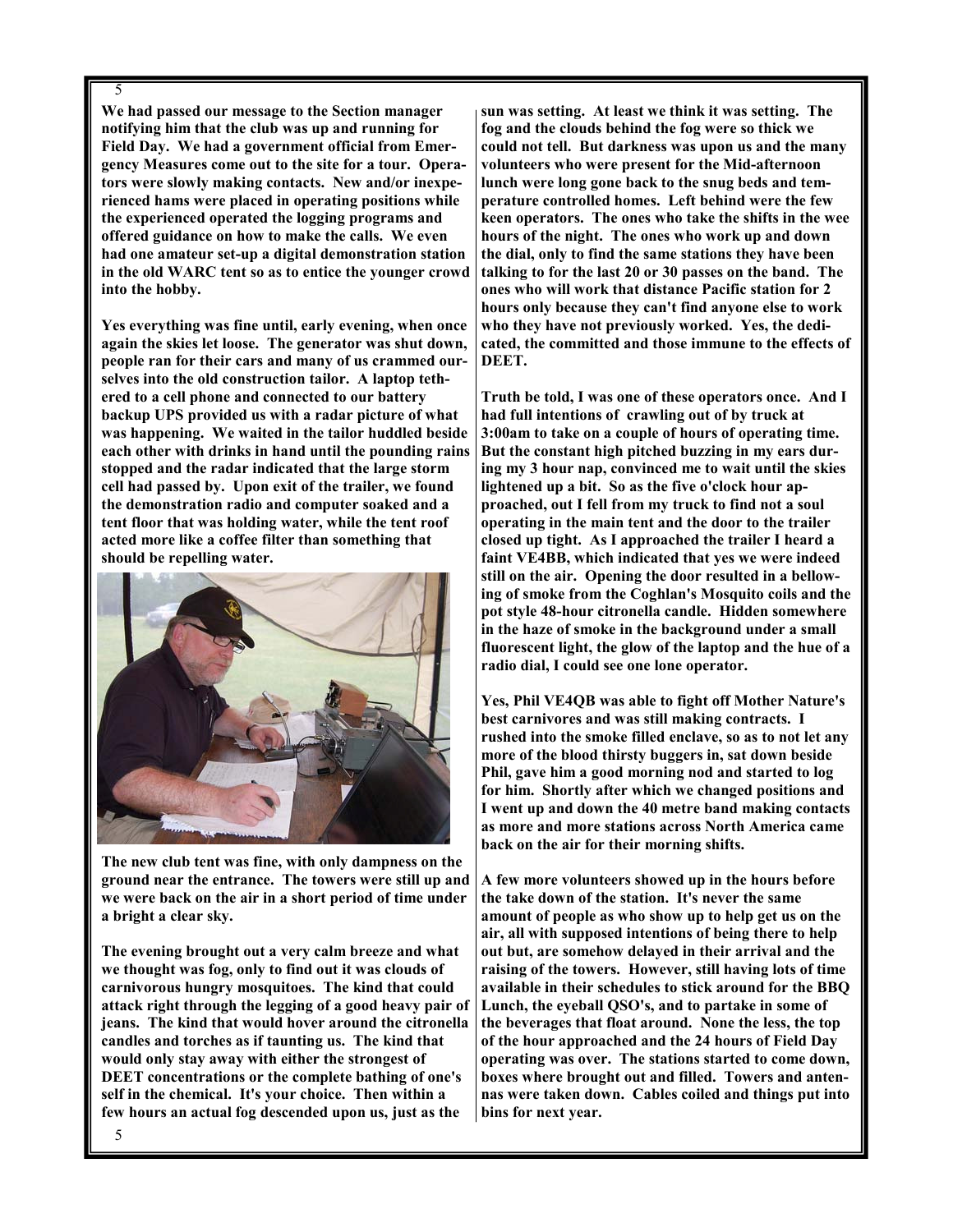6

So why do we do it? Well I'll tell you. Yes it's a contest and in the days gone past the Winnipeg Amateur Radio Club used to operate Field Day as a contest. We would bring out the contesters, who would set up computer controlled rigs and would operate at blazing speeds finding a spot on the dial calling CQ and taking in up to 60 QSO's an hour. Yes we were racking up the points. We copied the W1AW bulletin; we did everything we could to gain any of the various bonus points. Operated off of battery & solar, issued Press releases, invited Government officials anything for that extra point or class. It was work and everyone learned from the expertise of the pros and the inexperienced who could at least type would be stuck logging the contacts. But over the years, ham radio in general seems to have died out. We all know this.

So now Field Day is more a social event, where we have a BBQ to celebrate going on the air. We have 2 great XYL' who set up a MASH style kitchen for everyone and make sure that there is coffee in the wee hours of the morning. We purposely put the new Hams on the air and pull the experienced and pros away from the microphone. We make that that the visitors to the site, the non-hams, get on the air. We promote the hobby. We endure the elements al the while knowing that when floods of the Red River come again (and they will), or the forest fires of the North, or the ice storms, or yes the even the tornado's, we all know that we are ready, willing and capable. But the true greatest thrill for those of us who have been at this hobby for a while now, is hearing that new ham to the hobby, the one who has only been on VHF so far, come out of the tent saying "Man, I love contesting! I will back later tonight for more."

#### About the author...

Derek Hay, VE4HAY has been an amateur radio operator since 1989, organized 4 Field Days for the Winnipeg Amateur Radio Club, Past program chair for WARC, Past president for the Manitoba Repeater Society, Past Section Manager for VE4, RAC's current Regional Director for the Mid-West region and bulletin editor for WARC & MRS for some 15 years before giving up the position last year.

Active on VHF/UHF and previously only active on HF during Field Day, until Basic + Honours was approved.

#### What have you done to "promote amateur radio this week"

That line we credit to an old News stalwart. Peter Parker with using in his old VK1 and VK3 casts many years ago and it still stands true -WIA

## Basic Course Graduates By David, VE4DAR

WARC is pleased to announce six new graduates and call signs from the Basic Class at Red River College this Spring. The first four achieved Basic + certification:

> Nicole Anderson VE4SKY Rob Harwood VE4TNT Andy Fensted VE4RDO Clayton Duhham VE4RAW Robert Dion VE4YWS Andrew Johnson VE4APJ

Another student is expected to write and pass over the summer.

#### Amateur Radio Operator "Basic" Course By David, VE4DAR

The next Basic Course is being planned for Sep. 21 – Dec 9 at RRC's Princess Street Campus. It will run 6:00 – 9:00 pm on Tues. & Thurs.

Course cost is \$150 paid to Red River College. Chief Instructor is David Rosner VE4DAR.

For more info check RRC's website at www.rrc.mb.ca. Click on continuing studies > part-time courses. Scroll to Amateur Radio Operator Introduction. For telephone information call Ellie at 949-8353. Registration is in person at the Notre Dame or Princess Street campuses, on line, or by telephone at 694-1789.

Please refer to Course Code PDEV – 1018.

Let's make sure we get enough students registered so the course doesn't get cancelled as before.

Download the poster from the WARC web site and share it with your friends and family.

#### http://www.mts.net/~warc/RRC\_Course\_poster.pdf

This basic course is designed, managed and instructed by the Winnipeg Amateur Radio Club (WARC), and provides the opportunity to write the Basic Qualification Exam for a licenced Amateur Radio Operator in Canada.

A study and operator's guide, as well as a 6-month membership to Radio Amateurs of Canada, are included.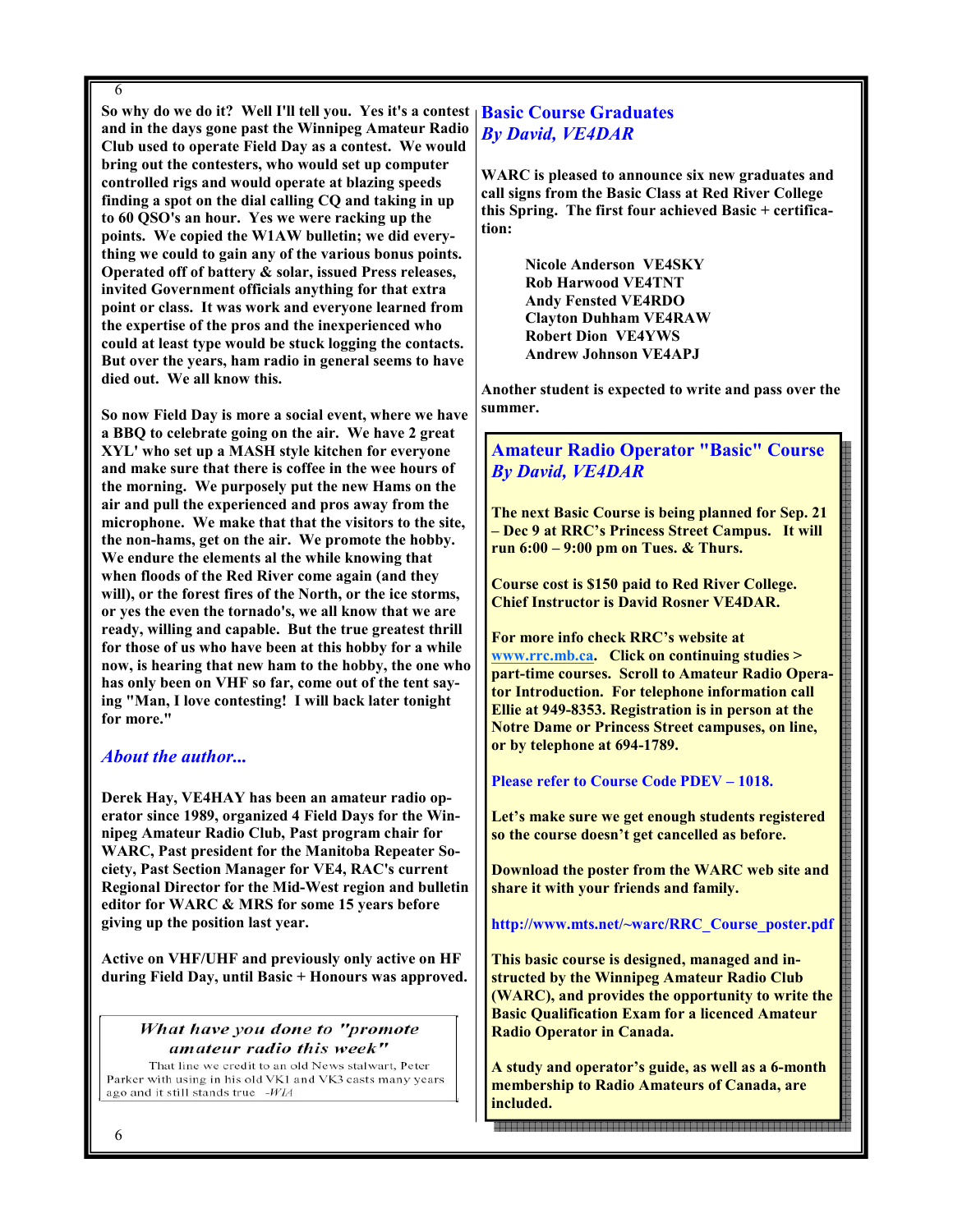#### 7 **WPGARES** By Jeff, VE4MBQ Emergency Coordinator

Our June General Meeting featured three minipresentations:

 Glen Napady VE4GWN Heat Alert Response System Exercise Norman Coull VE4EH Reflections on Marathon Medical Net Ansy Fenstad VE4RDO Reflections on Ski Patrol Marathon Net.

We have not had a particularly quiet summer. ALERT-88 was a Telephone Fan-Out and on-air check-in TUE 22 JUN for WPGARES members due to a Tornado Warning just west of Winnipeg. CALL-OUT-89 was an activation request from Manitoba EMO FRI eve 25 JUN to operate VE4EMO the next day for monitoring of some remote provincial operations. VE4s ESX & MBQ accepted the activation request but ultimately the operation closed down SAT 26 JUN before VE4MBQ relieved VE4ESX.

By early JULY we had run more severe weather nets in 2010 than in all of 2009. Thanks to Jim VE4SIG – while compiling a Press Release for WARC he thought of including some CANWARN information. That Press Release resulted in a 5 minute interview WED 14 JUL on CBC Radio with host Alex Freedman. The interview can be accessed via the WPGARES web-site:

http://www.winnipegares.ca/documents/JeffD.mp3

The Press Release that led to the interview has been posted on the WPGARES web-site. CANWARN is a success due to the Spotters that we have in the field and the dedicated 15 or so ARES members who serve as CANWARN Net Controllers 0930-2130h daily from Victoria Day to Labour Day. We are getting by but just in terms of on-call scheduling. We really do need more ARES members getting involved as CANWARN Net Controllers. This is not limited to Winnipeg ARES members – any card carrying ARES member within an hour drive of Winnipeg is most welcome to participate. The on-call operator for VE4WWO will stand-down as of 2130h SUN 5 SEP – any trained spotters who observe significant weather should utilize the toll-free telephone number that they received during Spotter Training to report that significant weather when no CANWARN Net is in session.

In lieu of a guest speaker, our AUG General Meeting featured a short severe weather video provided by Andy Webb VE4PER of a severe thunderstorm formation on the south-west edge of Winnipeg in JUL 2010

and the writer demonstrated a relatively inexpensive dual-band HT from China (Wouxon KG-UVD1P).

We will be providing Amateur Communications SAT 11 SEP for the Parkinson SuperWalk – as of our AUG General Meeting Kent VE4KEH had sufficient number of Amateur Radio volunteers.

Several WPGARES members in addition to some rural ARES members have volunteered to staff some rural EOCs SAT 18 SEP during Exercise Shooting Star – a South Interlake Regional Disaster Exercise. ARES members will be engaged in transmitting pre-written exercise inputs via Amateur Radio.

The City of Winnipeg Emergency Program is scheduled to run Exercise Ice THURS 14 OCT in conjunction with some of the public utilities. WPGARES has been invited to participate in this table-top exercise.

Welcome to the following new WPGARES members: David Stimpson VE4DJS Andy Fenstad VE4RDO Eric Napady VE4EWN Derek Hay VE4HAY.

We have four members already scheduled to participate in the Winnipeg Emergency Management course this fall:

 OCT Norm VE4EH & John VE4JAH NOV Gerry VE4GKS & David VE4DJS.

Our next General Meeting is TUE 21 SEP 1900h at Sir Wm Stephenson Library 765 Keewatin Street – Manitoba ARES SEC Don Gerrard VE4DWG will give us a brief overview of the ARES component of Exercise Shooting Star.

Manitoba Marathon By Jeff, VE4MBQ Marathon Radio Group

Approximately 80 Amateur Radio operators from a number of organizations contributed to the success of the Amateur Radio operation at the 2010 Manitoba Marathon SUN 20 JUN. Thanks to supporting Amateur organizations:

Winnipeg ARES Winnipeg Amateur Radio Club Manitoba Repeater Society University of Manitoba Amateur Radio Society Winnipeg Senior Citizens Radio Club Pathfinders Amateur Radio Club South-Central ARES Interlake Amateur Radio Club Manitoba ARES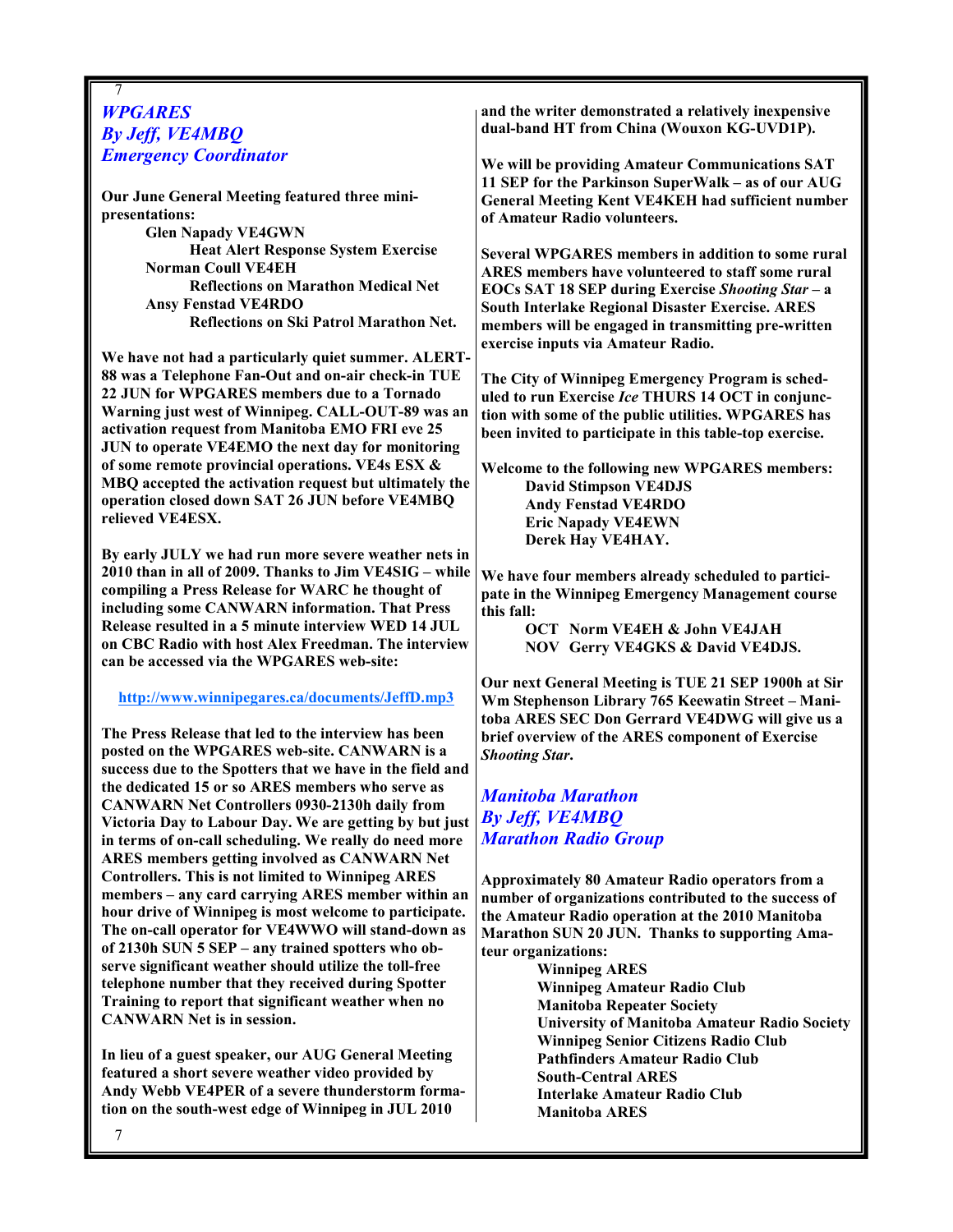#### And thanks to our volunteers:

8

VE4s: VZ, DJS, VID, BOY, DAE, WKP, WSP, WMK, WPL, MHZ, GLS, ESQ, LPV, SBS, LYN, PPG, CEU, JLO, JBL, GKS, QB, MMG, UG, ANF, LIT, EIH, QV, DB, DLB, NQ, HQ, JS, SIG, GWN, YYL, SYM, TRO, HAY, AJO, HK, BN, GZ, AFL, XE, RST, CDM, AND, RCJ, CZK, EH, XT, RAI, LDI, ACX, ESX, JNF, NCH, MAQ, EAR, TG, MAB, BAW, SE, XYL, EWN, GWB, DWG, KEH, AHN, WJE, WTF, MBQ.

VA4s: IAM, DON

KB7REU Ryan Havens Betty Pettapiece.

The detailed 2010 Amateur Radio Report is available on the web via the Winnipeg ARES web-site:

http://www.winnipegares.ca/documents/ Manitoba\_Marathon/2010\_Manitoba\_Marathon-Amateur\_Radio\_Report.pdf

A few photos by Craig VE4CDM of the new Marathon "Comm Centre" facility are also available on the web at:

http://www.winnipegares.ca/ 2010\_Marathon\_Comm\_Ctr\_Photos.htm

Once again the WARC-WPGARES owned "loaner" traffic vests were most helpful in identifying Amateurs stationed at Hospitality Stations, Relay Exchange Zones and the Stadium area. All vests loaned out for the 2010 Marathon were returned without incident.

The Comet CTC-50M is a terrific device for getting feed-line thru a door or under a sliding window. I believe that WPGARES will be acquiring a couple for their Mobile Kits:

http://www.durhamradio.com/ctc50m-comet-windowgap-coax-jumper-canada.html

## Get Ready… D-Star Is Coming To Winnipeg

D-Star mobile and handheld Amateur radios are available from your Winnipeg ICOM Dealer…

Micro-HighTech Communications Ltd. 1348 Main Street, Winnipeg, MB 204-783-1885 Contact George Hill, VE4GDH http://www.icomcanada.com/products/ amateur/amateur.html



## News From The Net RAC Bulletin WOCN31 CWHX311200

Hurricane Earl information statement issued by the Canadian Hurricane Centre of Environment Canada at 9.11 AM ADT Tuesday, 31 August 2010.

This is a preliminary statement regarding future impact of hurricane Earl in Eastern Canada.

Based on the large-scale weather pattern and computer models..

Hurricane Earl will likely play a role in the weather over Eastern Canada in the Friday to Sunday timeframe. There remains a broad range of future tracks for hurricane Earl which is now north Of Puerto Rico and moving northwest. The range of possible track scenarios are as far west as Maine to as far east as eastern Newfoundland. Thus..It is too early to describe details of potential Impacts..But important to realize that a storm of this nature Affecting land would bring heavy rains..Strong winds..And Large waves. Regular 6 hourly forecasts from the CHC will commence Today at 3 PM Atlantic time. As time goes on..We will provide increasing level of detail as is appropriate.

At this point..Probabilistic computer models show a 40 percent Chance of tropical storm-force winds (about 70 km/h) over Western Nova Scotia by the weekend. The probability of hurricane-force winds Over land is low at this time since we are still about 4 days away.. But we will have more information on that in our afternoon technical discussion.

The primary message at this point is to stay tuned for updated Forecasts under this header and the CHC website..And to note That the Friday to Sunday timeframe is the period of impact or closest approach to Eastern Canada.

For more information and updates, see: http://www.weatheroffice.gc.ca/hurricane/ statements e.html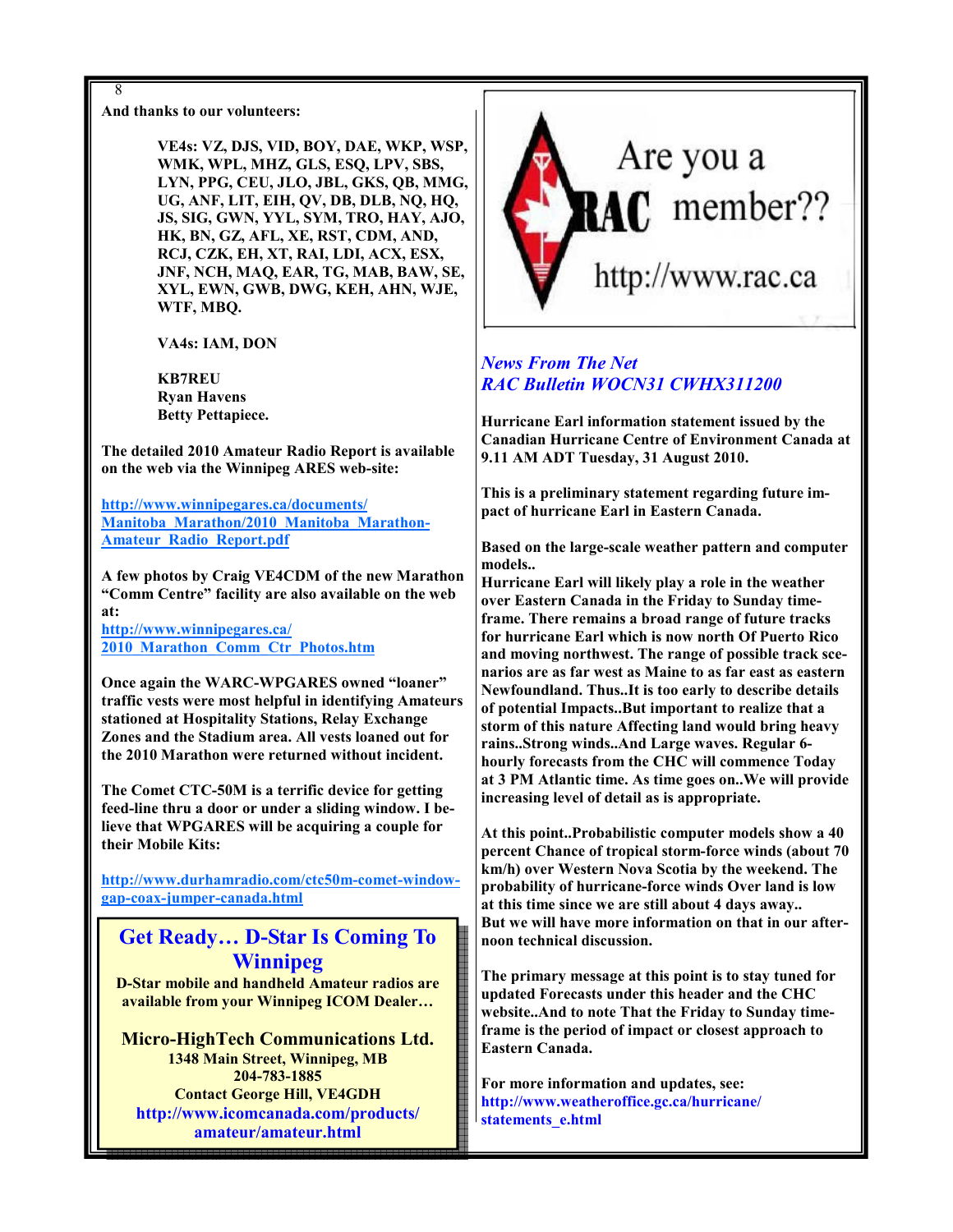#### 9 RAC Bulletin 2010-13E New RAC Director—Quebec 2010-06-29

Congratulations are extended to Mr. James Keep, VE2KHC who was recently appointed as the RAC Director for Quebec for the remainder of a two year term which started June 24, 2010 ending December 31, 2012. Mr. Keep is a Certified Emergency Coordinator (CEC), has trained with the Sécurité Civil Quebec and is also a registered Radio Amateurs of Quebec Inc. member. Mr. Keep's home QTH is in located Vaudreuil-Dorion, QC.

Paul Burggraaf - VO1PRB RAC Corporate Secretary

No longer any need for linked terrestrial repeaters in MB ???? By Alan, VE4YV

World record 14 day flight of unmanned electric airplane. UAS - Unmanned Aerial System.

See web site news releases

http://www.qinetiq.com/home/newsroom/ news releases homepage/2010/3rd quarter/zephyr -\_14\_days.html

Fits in a cargo container and is hand launched.

YouTube of hand launch in Yuma 2 weeks ago. Landed yesterday - no video yet

http://www.youtube.com/watch?v=CT-DYeEP8dg

Will fly around 60-70K feet for ever or until mechanical or electrical failure. Altitude would vary depending upon pay load.

Great advances in electric motors, paper thin solar cells and Lithium Sulphur batteries. For sure, more power and less weight too come as the world races to "greenness".

Think emergency cell site, AmRad repeater, EmComm, northern telecommunications, surveillance, arctic sovereignty and climate change in the North West Passage.

Initial short comings is its fragility in spite of carbon fiber like construction. Needs calm environment to launch and a day to get to max altitude.

Enjoy... Alan

## JOTA 2010 is October 16 – 17 By David, VE4DAR

The above headline in September's QST magazine got me thinking: "What more could we be doing to introduce youth to Amateur Radio?"

Years ago Judy VE4JBN had a club station and taught ham courses at Ravenscourt. Gil VE4AG and Vern VE4VQ taught kids basics at Frontenac School. WARC's efforts to establish a training program with Air Cadets five years ago fell off after two courses. In Manitoba. RAC's program for schools hasn't taken hold despite efforts by Adam, Gil, Ruthie and me. WSC's work with GOTA and JOTA, while successful in the past, has diminished in recent time. Let's not forget the achievements of Bob VE4MAQ with Sun Valley Venturers; Wayne VE4WR in St. James; and Withold VE4WK with UMARS. But now is now.

If we don't interest youth in our hobby now, we hinder our chances of enrolling them in future courses. (For our new hams, JOTA stands for Jamboree on the Air, where Cubs and Scouts talk with each other via amateur radio. GOTA is Guides on the Air.)

I'm hoping WSC initiates efforts in JOTA early enough for Scouters to put JOTA into their troop's planning. WSC has stations, displays, and treats visitors well, so it's great for the youth. A/President Adam said he doesn't anticipate a conflict if WARC adds our effort. Thus, some Scout groups can come to WSC and WARC can travel to other Scout meetings.

Here's what I propose for WARC:

After discussion with Scout authorities/staff, we go to the interested Scout troops and enable kids to talk with other kids during JOTA. We demonstrate various aspects of our hobby. Some kids can talk on 2m via handhelds & mobile units. Backpack Yaesu 817 QRP units can be used for HF. I suggest we do this in teams of two.

The main point is to show what's current in amateur radio; what's novel (talking to astronauts); public service, and what a person has to learn to get a certificate. We can provide handouts that include what courses are available.

Another thought is that if Scouting has a communicator's badge, we should consider offering the teaching package to the Scouters.

Well, who wants to put my ideas into action?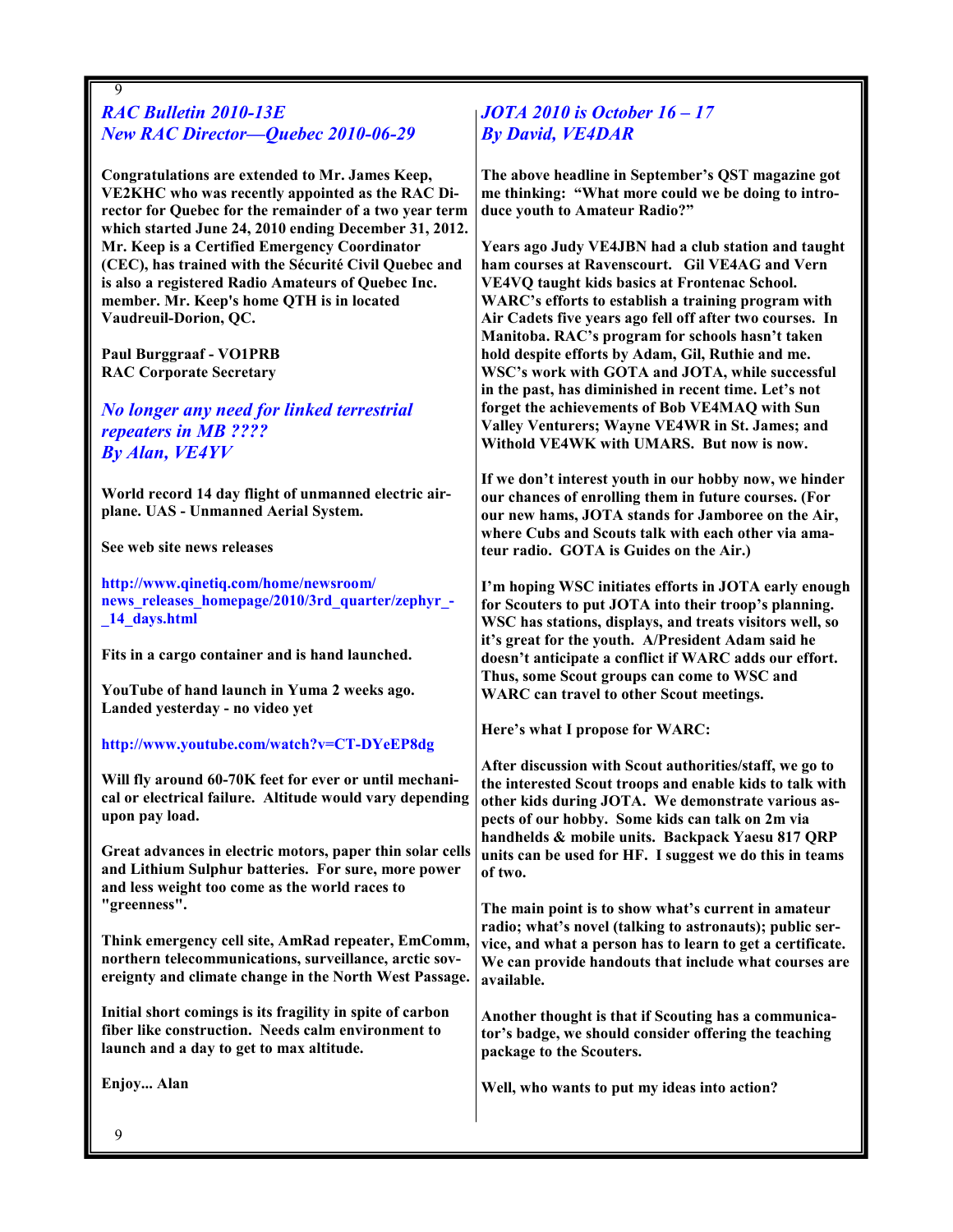| 10                                                                          |                                                                      |  |  |  |  |
|-----------------------------------------------------------------------------|----------------------------------------------------------------------|--|--|--|--|
| <b>Contest Calendar</b>                                                     | <b>NCCC Sprint Ladder</b><br>0230Z-0300Z, Sep 17                     |  |  |  |  |
| <b>Extracted From</b>                                                       | <b>AGB NEMIGA Contest</b><br>2100Z-2400Z, Sep 17                     |  |  |  |  |
|                                                                             | <b>Connecticut QSO Party</b><br>0000Z-2359Z, Sep 18                  |  |  |  |  |
| http://www.hornucopia.com/contestcal/                                       | <b>ARRL 10 GHz and Up Contest</b><br>0600 local, Sep 18              |  |  |  |  |
|                                                                             | to 2400 local, Sep 19                                                |  |  |  |  |
|                                                                             | <b>SARL VHF/UHF Analogue Contest</b><br>1000Z, Sep 18                |  |  |  |  |
| <b>QRP Fox Hunt</b><br>0100Z-0230Z, Sep 1                                   | to 1000Z, Sep 19                                                     |  |  |  |  |
| <b>NCCC Sprint Ladder</b><br>0230Z-0300Z, Sep 3                             | 1200Z, Sep 18<br><b>Scandinavian Activity Contest, CW</b>            |  |  |  |  |
| <b>International G3ZQS Memorial Straight Key Contest</b>                    | to 1200Z, Sep 19                                                     |  |  |  |  |
| 2300Z, Sep 3                                                                |                                                                      |  |  |  |  |
| to 2300Z, Sep 5                                                             | <b>CIS DX QPSK63 Contest</b><br>1200Z, Sep 18                        |  |  |  |  |
| <b>Russian RTTY WW Contest</b><br>0000Z-2400Z, Sep 4                        | to 1200Z, Sep 19                                                     |  |  |  |  |
| <b>ARRL EME Contest</b><br>0000Z, Sep 4                                     | <b>SRT HF Contest SSB</b><br>1300Z, Sep 18                           |  |  |  |  |
| to 2359Z, Sep 5                                                             | to 1300Z, Sep 19                                                     |  |  |  |  |
| 0000Z, Sep 4<br>All Asian DX Contest, Phone<br>to 2400Z, Sep 5              | <b>South Carolina QSO Party</b><br>1300Z, Sep 18<br>to 2100Z, Sep 19 |  |  |  |  |
| <b>Wake-Up! QRP Sprint</b><br>0600Z-0629Z, Sep 4                            | <b>QRP</b> Afield<br>1500Z, Sep 18                                   |  |  |  |  |
| and 0630Z-0659Z, Sep 4                                                      | to 0300Z, Sep 19                                                     |  |  |  |  |
| and 0700Z-0729Z, Sep 4                                                      | 1600Z-1800Z, Sep 18<br><b>Feld Hell Sprint</b>                       |  |  |  |  |
| and 0730Z-0800Z, Sep 4                                                      | <b>Washington State Salmon Run</b><br>1600Z, Sep 18                  |  |  |  |  |
| <b>Colorado QSO Party</b><br>1200Z, Sep 4                                   | to 0700Z, Sep 19                                                     |  |  |  |  |
| to 0400Z, Sep 5                                                             | and 1600Z-2400Z, Sep 19                                              |  |  |  |  |
| Brazil Independence Day BPSK31 CDX Contest                                  | <b>QCWA Fall QSO Party</b><br>1800Z, Sep 18                          |  |  |  |  |
| 1200Z, Sep 4                                                                | to 1800Z, Sep 19                                                     |  |  |  |  |
| to 1200Z, Sep 5                                                             | 0000Z-0400Z, Sep 19<br><b>North American Sprint, SSB</b>             |  |  |  |  |
| <b>IARU Region 1 Field Day, SSB</b><br>1300Z, Sep 4                         | <b>BARTG Sprint 75</b><br>1700Z-2100Z, Sep 19                        |  |  |  |  |
| to 1259Z, Sep 5                                                             | <b>Run for the Bacon QRP Contest</b><br>0100Z-0300Z, Sep 20          |  |  |  |  |
| <b>AGCW Straight Key Party</b><br>1300Z-1600Z, Sep 4                        | 1900 local - 2300 local, Sep 20<br>144 MHz Fall Sprint               |  |  |  |  |
| <b>RSGB SSB Field Day</b><br>1300Z, Sep 4                                   | <b>SKCC Sprint</b><br>0000Z-0200Z, Sep 22                            |  |  |  |  |
| to 1300Z, Sep 5                                                             | RSGB 80m Club Sprint, CW<br>1900Z-2030Z, Sep 22                      |  |  |  |  |
| 1000Z-1400Z, Sep 5<br>WAB 144 MHz QRP Phone                                 | <b>NCCC Sprint Ladder</b><br>0230Z-0300Z, Sep 24                     |  |  |  |  |
| <b>DARC 10-Meter Digital Contest</b><br>1100Z-1700Z, Sep 5                  | <b>CQ Worldwide DX Contest, RTTY</b><br>0000Z, Sep 25                |  |  |  |  |
| <b>Tennessee QSO Party</b><br>1800Z, Sep 5                                  | to 2400Z, Sep 26                                                     |  |  |  |  |
| to 0300Z, Sep 6                                                             | <b>AGCW VHF/UHF Contest</b><br>1400Z-1659Z, Sep 25 (144)             |  |  |  |  |
| <b>MI QRP Labor Day CW Sprint</b><br>2300Z, Sep 6                           | and 1700Z-1759Z, Sep 25 (432)                                        |  |  |  |  |
| to 0300Z, Sep 7                                                             | <b>Texas QSO Party</b><br>1400Z, Sep 25                              |  |  |  |  |
| 0100Z-0300Z, Sep 7<br><b>ARS Spartan Sprint</b>                             | to 0200Z, Sep 26                                                     |  |  |  |  |
| <b>QRP Fox Hunt</b><br>0100Z-0230Z, Sep 8                                   | and 1400Z-2000Z, Sep 26                                              |  |  |  |  |
| <b>CWops Mini-CWT Test</b><br>1100Z-1200Z, Sep 8                            | <b>UBA ON Contest, 6m</b><br>0600Z-1000Z, Sep 26                     |  |  |  |  |
| and 1900Z-2000Z, Sep 8                                                      | <b>QRP Homebrewer Sprint</b><br>0000Z-0400Z, Sep 27                  |  |  |  |  |
| and 0300Z-0400Z, Sep 9                                                      | 222 MHz Fall Sprint<br>1900 local - 2300 local, Sep 28               |  |  |  |  |
| RSGB 80m Club Sprint, SSB<br>1900Z-2030Z, Sep 9                             |                                                                      |  |  |  |  |
| <b>FISTS Get Your Feet Wet Weekend</b><br>0000Z, Sep 10<br>to 2400Z, Sep 12 | <b>Good Luck In The Contest!</b>                                     |  |  |  |  |
| <b>NCCC Sprint Ladder</b><br>0230Z-0300Z, Sep 10                            |                                                                      |  |  |  |  |
| PODXS 070 Club Jay Hudak Memorial 80m Sprint                                | "Attention New Hams"                                                 |  |  |  |  |
| 2000 local, Sep 10                                                          |                                                                      |  |  |  |  |
| to 0200 local, Sep 11                                                       | Make one of your goals to obtain the                                 |  |  |  |  |
| <b>WAE DX Contest, SSB</b><br>0000Z, Sep 11                                 |                                                                      |  |  |  |  |
| to 2359Z, Sep 12                                                            | "WORKED ALL WINNIPEG AWARD"                                          |  |  |  |  |
| <b>Swiss HTC QRP Sprint</b><br>1300Z-1900Z, Sep 11                          |                                                                      |  |  |  |  |
| 1300Z, Sep 11<br><b>Arkansas QSO Party</b>                                  | <b>Work 25 Stations Within Winnipeg</b>                              |  |  |  |  |
| to 0100Z, Sep 12                                                            | Direct contact via "Any mode/any band"                               |  |  |  |  |
| Ohio State Parks on the Air<br>1600Z-2400Z, Sep 11                          |                                                                      |  |  |  |  |
| <b>ARRL September VHF QSO Party</b><br>1800Z, Sep 11                        | (Stations outside Manitoba within North America require 15 con-      |  |  |  |  |
| to 0300Z, Sep 13                                                            | tacts and stations outside North America require 10 contacts)        |  |  |  |  |
| <b>ARCI VHF Contest</b><br>1900Z, Sep 11                                    |                                                                      |  |  |  |  |
| to 0400Z, Sep 12                                                            | Full details/rules are posted on our web site                        |  |  |  |  |
| 0000Z-0400Z, Sep 12<br><b>North American Sprint, CW</b>                     | http://www.mts.net/~warc//awards.html                                |  |  |  |  |
| <b>SKCC Weekend Sprint</b><br>0000Z-2400Z, Sep 12                           | 888888                                                               |  |  |  |  |
| <b>NAQCC Straight Key/Bug Sprint</b><br>0030Z-0230Z, Sep 16                 |                                                                      |  |  |  |  |
|                                                                             |                                                                      |  |  |  |  |
| <b>Amateur Radio A</b> A Community Resource                                 |                                                                      |  |  |  |  |
|                                                                             |                                                                      |  |  |  |  |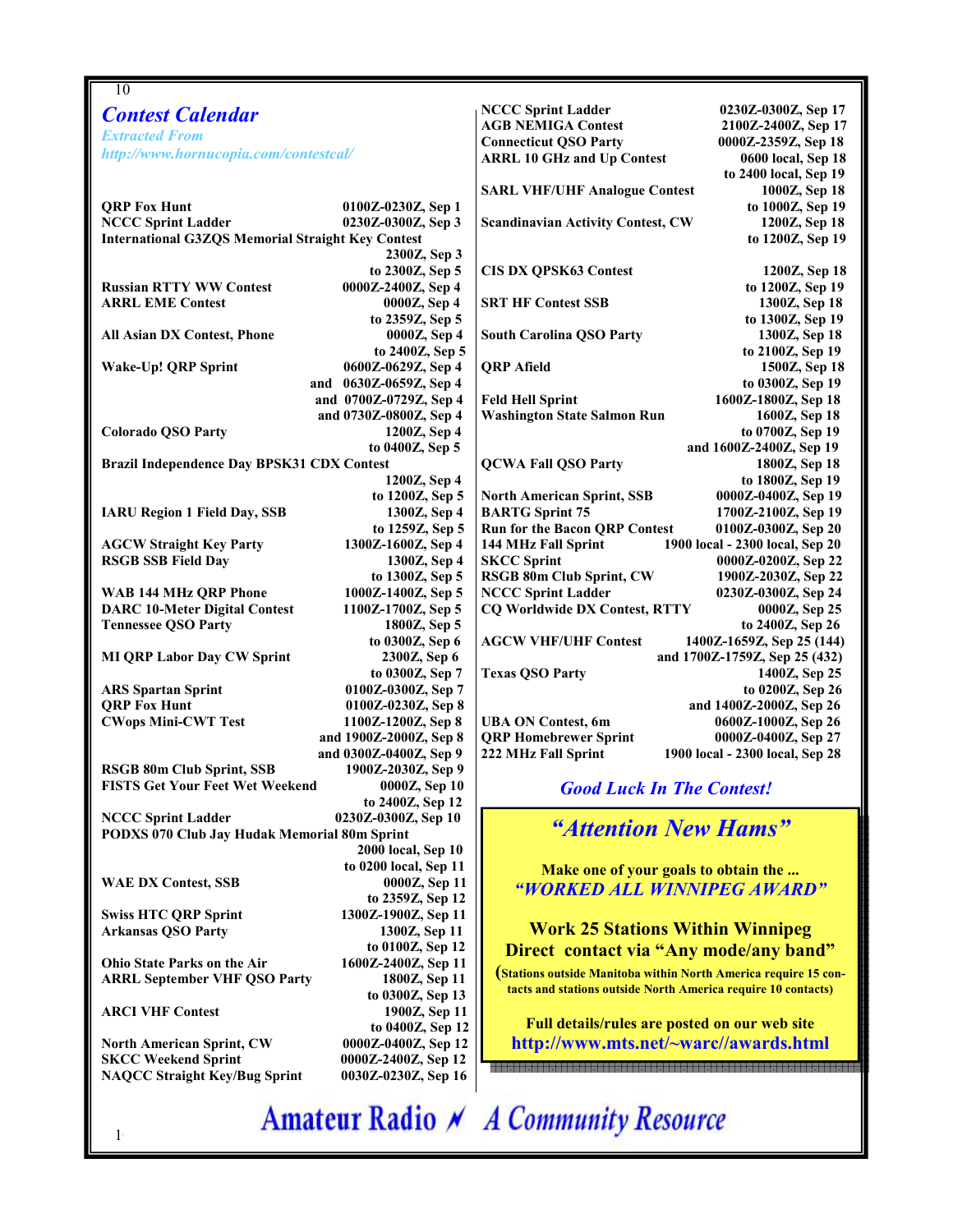### 11 Digital TV Coming to Canada From a PDF submitted By Derek, VE4HAY

On Thursday, May 17, 2007, the Canadian Radio-Television & Telecommunication Commission (CRTC) ruled that television stations, with minor exception in remote areas, would be forced to switch to ATSC digital broadcasting. The Canada digital transition must be completed by Wednesday, August 31, 2011.

Why the change? It will free up parts of the broadcast spectrum for public safety communications (such as police, fire departments, and rescue squads). Also, some of the spectrum can be used to provide consumers with more advanced wireless services.

Digital broadcasting allows stations to offer, in addition to improved picture and sound quality, more channels through a process called "multicasting." Multicasting allows broadcast stations to offer several digital channels using the same amount of spectrum required for one analog channel. So, for example, while today a station broadcasting on channel 7 in analog format is only able to offer viewers one program, a station broadcasting on channel 7 in digital format can offer viewerss one digital program on the Major channel 7.1, and several other digital programs on Minor-channels 7.2, 7.3, ... This means more programming choices for viewers.

For More Info, download a PDF at... http://www.blondertongue.com/UserFiles/file/ documents/Canada Digital Transition.pdf

## Winnipeg Amateur Radio Club Fall Flea Market

Sunday, October 24 2010 Heritage Victoria Community Club 950 Sturgeon Rd., Winnipeg, Manitoba. (2 blocks north of Ness Avenue) There will be a talk-in on 147.390+

The W.A.R.C. Flea market is a great way to turn that corner of unused "Stuff" into spendable CASH!!.

The Doors open for eyeball QSO's and delicious snackies from Ruth's Kitchen at 10:00 AM.

Doors open for vendor setup at 10:00 AM and Doors open for buyers at 10:30 AM

Bring a pocket full of loonies for the ARES Silent Auction and for Ruth's Kitchen!

11

#### VHF Nets .......

MRS Nets - 147.390 Mhz + Sundays & Thursdays at 9:00 pm This net covers Winnipeg and the MRS linked repeater system, and includes various announcements on amateur radio activities, plus Dick's "Swap and Shop"

#### Seniors Morning Net 147.390+ Mhz Weekdays at 9:00 am

This net covers Winnipeg and hams of all ages are welcome to join in this net which is always a lot of fun!

#### IRLP(Internet Radio Linking Project) Net - 145.450 Mhz - Node # 1066 Wednesdays at 8:00 pm

This net connects you with the world using your VHF rig and using the internet as the backbone!

 Six Meter Net - 50.238 Mhz Wednesdays at 9:00 pm

#### HF Nets .......

MB Evening Phone Net - 3760 Khz Daily at 7:00 PM CT

Prairie Traffic Net (CW) 3660 Khz Daily at 01:30 UTC

Aurora # 2 Net 7055 Khz Daily at 02:30 UTC

MB Wx Net 3743 Khz Daily at 8:30 AMC

ARES Manitoba Monthly Readiness Net—June 27 4:00 PM to 4:20 PM –7,075 Khz 4:00 PM to 4:15 PM –3,675 Khz LSB Also.. VE4WRS IRLP, VE4ARC/TEU, Interlake, VE4FFR Flin Flon, IRLP Reflector 9003 to Flin Flon/Swan River/Pinawa, VE4SIX/DARC repeater, VE4TPN/VHF Thompson.

## **Newscaster**

For the October issue, please send in your submissions no later than September 25, 2010 to ve4mab@mymts.net

**The Newscaster** is the Official Publication of Winnipeg Amateur Radio Club Please send your submissions/comments to the editor Mark Blumm, VE4MAB at ve4mab@mymts.net